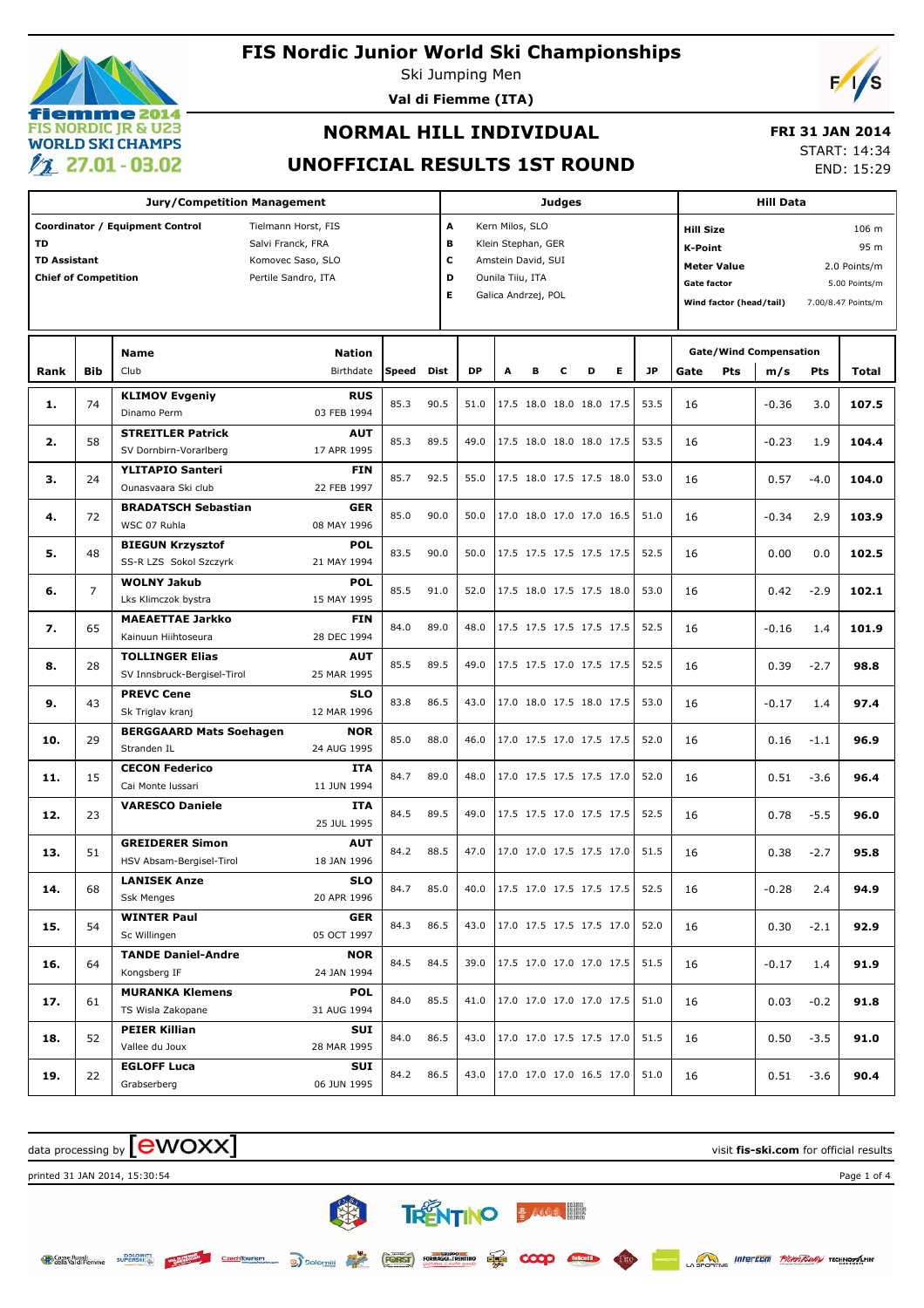



Ski Jumping Men **Val di Fiemme (ITA)**

# $\mathcal{L}$

## **NORMAL HILL INDIVIDUAL**

#### **FRI 31 JAN 2014**

#### **UNOFFICIAL RESULTS 1ST ROUND**

START: 14:34 END: 15:29

|      |                |                                                      |                           |       |      |      |                            |   |                          |                          |                          |      |      |            |                               |        | LIVD. 19.29 |
|------|----------------|------------------------------------------------------|---------------------------|-------|------|------|----------------------------|---|--------------------------|--------------------------|--------------------------|------|------|------------|-------------------------------|--------|-------------|
|      |                | Name                                                 | <b>Nation</b>             |       |      |      |                            |   |                          |                          |                          | JP.  |      |            | <b>Gate/Wind Compensation</b> |        |             |
| Rank | Bib            | Club                                                 | Birthdate                 | Speed | Dist | DP   | A                          | в | c                        | D                        | Е.                       |      | Gate | <b>Pts</b> | m/s                           | Pts    | Total       |
| 20.  | $\overline{4}$ | <b>HERRMANN Michael</b>                              | <b>GER</b>                | 85.0  | 86.5 | 43.0 |                            |   | 17.0 17.0 16.5 17.0 16.5 |                          |                          | 50.5 | 16   |            | 0.45                          | $-3.2$ | 90.3        |
|      |                | Sc Oberstdorf                                        | 02 FEB 1994               |       |      |      |                            |   |                          |                          |                          |      |      |            |                               |        |             |
| 21.  | 45             | <b>BERGQUIST Hans Petter</b>                         | <b>NOR</b>                | 85.3  | 83.5 | 37.0 |                            |   | 17.0 17.0 17.0 17.0 17.0 |                          |                          | 51.0 | 16   |            | $-0.24$                       | 2.0    | 90.0        |
|      |                | Aurskog Finstadbru                                   | 20 JAN 1994               |       |      |      |                            |   |                          |                          |                          |      |      |            |                               |        |             |
| 22.  | 13             | <b>WOHLGENANNT Ulrich</b>                            | <b>AUT</b>                | 84.2  | 86.0 | 42.0 |                            |   | 17.0 17.5 17.0 17.5 17.0 |                          |                          | 51.5 | 16   |            | 0.57                          | $-4.0$ | 89.5        |
|      |                | SK Kehlegg-Vorarlberg                                | 01 AUG 1994               |       |      |      |                            |   |                          |                          |                          |      |      |            |                               |        |             |
| 23.  | 71             | <b>TOROK Eduard</b>                                  | <b>ROU</b>                | 84.5  | 83.0 | 36.0 |                            |   | 17.0 16.5 17.0 16.5 17.0 |                          |                          | 50.5 | 16   |            | $-0.25$                       | 2.1    | 88.6        |
|      |                | CSS Dinamo Rasnov                                    | 02 MAY 1997               |       |      |      |                            |   |                          |                          |                          |      |      |            |                               |        |             |
| 24.  | 6              | <b>LEHTINEN Aapo</b><br>Lahden Hiihtoseura           | FIN<br>13 JAN 1996        | 84.0  | 84.5 | 39.0 |                            |   | 17.0 17.0 17.0 17.0 17.0 |                          |                          | 51.0 | 16   |            | 0.42                          | $-2.9$ | 87.1        |
|      |                | YLIPULLI Miika                                       | FIN                       |       |      |      |                            |   |                          |                          |                          |      |      |            |                               |        |             |
| 25.  | 44             | Kuusamon Era-Veikot                                  | 01 MAR 1995               | 84.2  | 83.0 | 36.0 |                            |   | 16.5 17.0 16.5 17.0 16.5 |                          |                          | 50.0 | 16   |            | $-0.09$                       | 0.8    | 86.8        |
|      |                | <b>ZNISZCZOL Aleksander</b>                          | <b>POL</b>                |       |      |      |                            |   |                          |                          |                          |      |      |            |                               |        |             |
| 25.  | 31             | KS Wisla Ustronianka                                 | 08 MAR 1994               | 84.2  | 84.5 | 39.0 |                            |   | 17.0 17.0 17.0 17.0 17.5 |                          |                          | 51.0 | 16   |            | 0.46                          | $-3.2$ | 86.8        |
|      |                | <b>ROYER Arthur</b>                                  | <b>FRA</b>                |       |      |      |                            |   |                          |                          |                          |      |      |            |                               |        |             |
| 27.  | 69             | Courchevel                                           | 27 APR 1996               | 84.7  | 81.5 | 33.0 |                            |   | 17.0 17.0 17.0 17.5 16.5 |                          |                          | 51.0 | 16   |            | $-0.20$                       | 1.7    | 85.7        |
|      |                | DI LENARDO Zeno                                      | ITA                       |       |      |      |                            |   |                          |                          |                          |      |      |            |                               |        |             |
| 28.  | 50             | Sc Monte Iussari                                     | 19 OCT 1995               | 84.5  | 82.0 | 34.0 |                            |   | 17.0 17.0 17.0 16.5 17.0 |                          |                          | 51.0 | 16   |            | $-0.07$                       | 0.6    | 85.6        |
| 29.  | 12             | <b>KAMYNIN Aleksei</b>                               | <b>RUS</b>                | 85.0  | 83.5 | 37.0 |                            |   | 16.5 17.0 16.5 17.0 17.0 |                          |                          | 50.5 | 16   |            | 0.35                          | $-2.4$ | 85.1        |
|      |                | <b>CSKA</b>                                          | 22 DEC 1994               |       |      |      |                            |   |                          |                          |                          |      |      |            |                               |        |             |
| 29.  | 9              | <b>HOLIK Frantisek</b>                               | CZE                       | 84.2  | 83.5 | 37.0 |                            |   | 17.0 17.0 17.0 17.0 17.0 |                          |                          | 51.0 | 16   |            | 0.42                          | $-2.9$ | 85.1        |
|      |                | Lsk Lomnice nad popelkou                             | 23 OCT 1998               |       |      |      |                            |   |                          |                          |                          |      |      |            |                               |        |             |
| 31.  | 19             | <b>NAZAROV Mikhail</b>                               | <b>RUS</b>                | 85.0  | 84.0 | 38.0 |                            |   | 17.0 17.0 16.5 16.5 17.0 |                          |                          | 50.5 | 16   |            | 0.54                          | $-3.8$ | 84.7        |
|      |                |                                                      | 14 OCT 1994               |       |      |      |                            |   |                          |                          |                          |      |      |            |                               |        |             |
| 32.  | 63             | <b>SCHULER Andreas</b>                               | SUI                       | 84.7  | 82.0 | 34.0 |                            |   | 17.0 18.0 17.0 17.0 17.0 |                          |                          | 51.0 | 16   |            | 0.08                          | $-0.6$ | 84.4        |
|      |                | Einsiedeln                                           | 30 DEC 1995               |       |      |      |                            |   |                          |                          |                          |      |      |            |                               |        |             |
| 33.  | 39             | <b>ITO Masamitsu</b><br>Shimokawa Junior High School | JPN<br>27 FEB 1998        | 83.5  | 82.0 | 34.0 |                            |   | 16.5 17.0 17.0 16.5 17.0 |                          |                          | 50.5 | 16   |            | 0.49                          | $-3.4$ | 81.1        |
|      |                | <b>SAKALA Filip</b>                                  | CZE                       |       |      |      |                            |   |                          |                          |                          |      |      |            |                               |        |             |
| 34.  | 47             | Tj Frenstat pod radhostem                            | 21 MAY 1996               | 85.0  | 79.5 | 29.0 |                            |   | 16.5 17.0 17.0 17.0 17.0 |                          |                          | 51.0 | 16   |            | $-0.05$                       | 0.4    | 80.4        |
|      |                | <b>WIT DE Ruben</b>                                  | <b>NED</b>                |       |      |      |                            |   |                          |                          |                          |      |      |            |                               |        |             |
| 35.  | 70             | National team                                        | 02 FEB 1995               | 85.3  | 79.0 | 28.0 |                            |   | 16.0 16.5 16.5 16.5 16.5 |                          |                          | 49.5 | 16   |            | $-0.26$                       | 2.2    | 79.7        |
|      |                | <b>MAYLAENDER Dominik</b>                            | <b>GER</b>                |       |      |      |                            |   |                          |                          |                          |      |      |            |                               |        |             |
| 36.  | 36             | SC Degenfeld                                         | 20 MAR 1995               | 84.2  | 82.5 | 35.0 |                            |   |                          |                          | 16.5 17.0 17.0 17.0 17.0 | 51.0 | 16   |            | 0.96                          | $-6.7$ | 79.3        |
|      |                | <b>BOYARINTSEV Vladislav</b>                         | <b>RUS</b>                |       |      |      |                            |   |                          |                          | 16.5 16.5 16.5 17.0 16.5 |      |      |            |                               |        |             |
| 37.  | 40             | <b>CSKA</b>                                          | 31 OCT 1994               | 84.0  | 81.5 | 33.0 |                            |   |                          |                          |                          | 49.5 | 16   |            | 0.53                          | $-3.7$ | 78.8        |
| 37.  | 8              | <b>VERBAJS Tomaz</b>                                 | <b>SLO</b>                | 84.5  | 81.0 | 32.0 |                            |   | 16.5 16.5 16.5 16.5 16.5 |                          |                          | 49.5 | 16   |            | 0.38                          | $-2.7$ | 78.8        |
|      |                | SK Racna                                             | 26 JUL 1995               |       |      |      |                            |   |                          |                          |                          |      |      |            |                               |        |             |
| 39.  | 18             | <b>SJOEEN Phillip</b>                                | <b>NOR</b>                | 84.2  | 81.0 | 32.0 |                            |   | 16.5 17.0 16.5 17.5 17.0 |                          |                          | 50.5 | 16   |            | 0.58                          | $-4.1$ | 78.4        |
|      |                | Bekkelaget Sk                                        | 24 DEC 1995               |       |      |      |                            |   |                          |                          |                          |      |      |            |                               |        |             |
| 40.  | 62             | <b>KOBAYASHI Ryoyu</b>                               | JPN                       | 83.8  | 79.0 | 28.0 |                            |   | 17.0 17.0 16.5 17.0 17.0 |                          |                          | 51.0 | 16   |            | 0.17                          | $-1.2$ | 77.8        |
|      |                |                                                      | 08 NOV 1996               |       |      |      |                            |   |                          |                          |                          |      |      |            |                               |        |             |
| 41.  | 60             | <b>MUMINOV Sabirzhan</b>                             | <b>KAZ</b>                | 84.7  | 78.0 | 26.0 |                            |   | 16.0 16.5 16.5 16.0 16.5 |                          |                          | 49.0 | 16   |            | $-0.22$                       | 1.9    | 76.9        |
|      |                |                                                      | 16 APR 1994               |       |      |      |                            |   |                          |                          |                          |      |      |            |                               |        |             |
| 42.  | 34             | <b>KLYMCHUK Andrii</b><br>Kremenets Ski School       | <b>UKR</b><br>10 DEC 1994 | 83.8  | 82.0 | 34.0 |                            |   |                          |                          |                          | 50.0 | 16   |            | 1.08                          | $-7.6$ | 76.4        |
|      |                | <b>RHOADS William</b>                                | <b>USA</b>                |       |      |      |                            |   |                          | 16.0 17.0 16.5 16.5 17.0 |                          |      |      |            |                               |        |             |
| 43.  | 73             | <b>UOP Sports Clubs</b>                              | 08 JUN 1995               | 83.8  | 76.5 | 23.0 | $16.5$ 17.0 16.5 17.0 16.5 |   |                          |                          |                          | 50.0 | 16   |            | $-0.32$                       | 2.7    | 75.7        |
|      |                |                                                      |                           |       |      |      |                            |   |                          |                          |                          |      |      |            |                               |        |             |

data processing by **CWOXX** and  $\blacksquare$  and  $\blacksquare$  and  $\blacksquare$  and  $\blacksquare$  and  $\blacksquare$  and  $\blacksquare$  and  $\blacksquare$  and  $\blacksquare$  and  $\blacksquare$  and  $\blacksquare$  and  $\blacksquare$  and  $\blacksquare$  and  $\blacksquare$  and  $\blacksquare$  and  $\blacksquare$  and  $\blacksquare$  and  $\blacksquare$  and  $\blacks$ 

printed 31 JAN 2014, 15:30:54 Page 2 of 4

类 **TRENTINO BARACTER** 

 $\infty$ 

CzechTourism a Dolomiti **FORST** FORMAGGLERRING EN

Casse Rurali BUPERSKI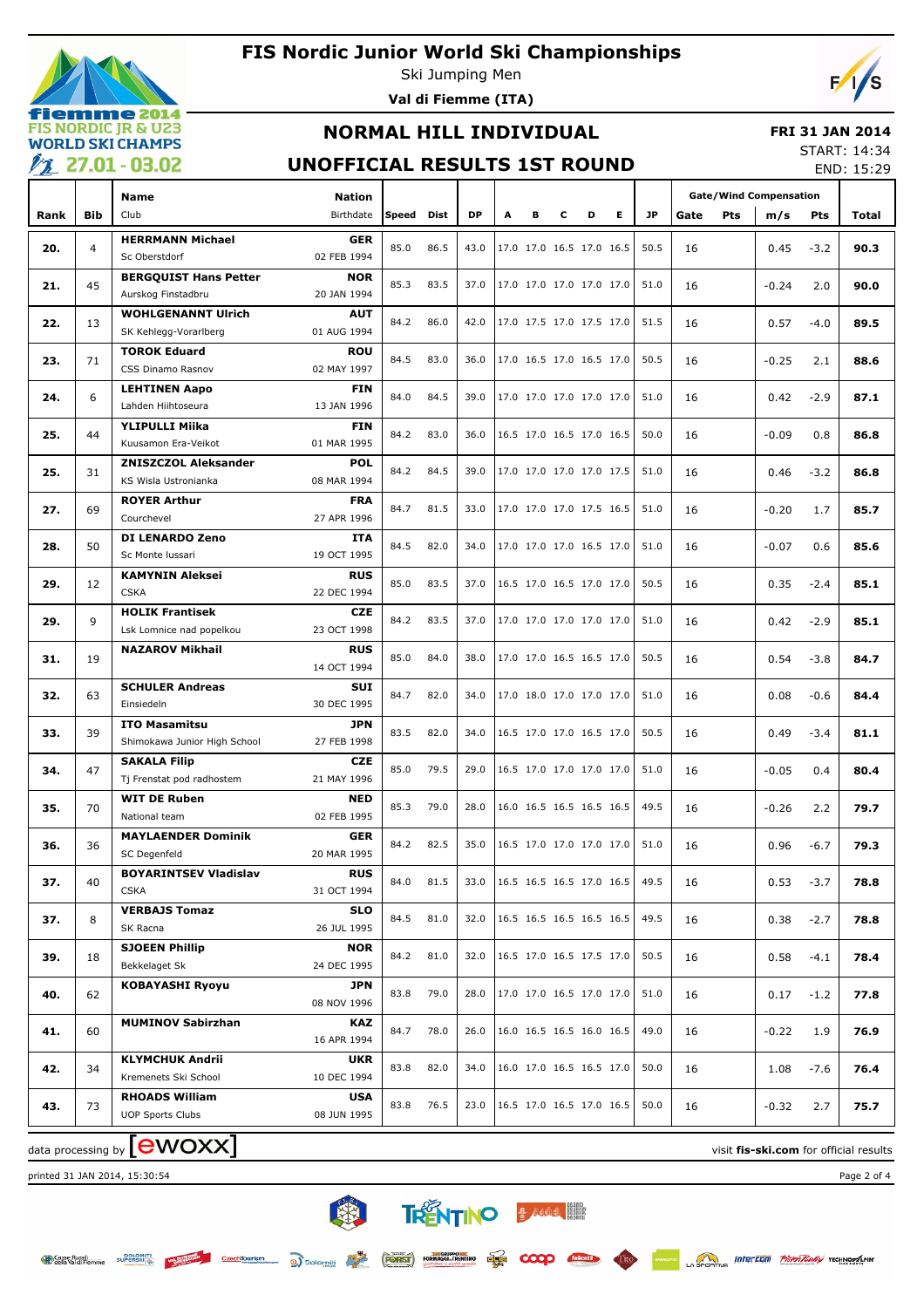## **FIS Nordic Junior World Ski Championships**



Ski Jumping Men **Val di Fiemme (ITA)**



## **NORMAL HILL INDIVIDUAL**

#### **FRI 31 JAN 2014**

#### **UNOFFICIAL RESULTS 1ST ROUND**

START: 14:34 END: 15:29

| $\overline{ }$ |              |                                            |                           |              |      |        |   |   |                          |   |   |           |      |            |                               |        | LIND. 1J.ZJ |
|----------------|--------------|--------------------------------------------|---------------------------|--------------|------|--------|---|---|--------------------------|---|---|-----------|------|------------|-------------------------------|--------|-------------|
|                |              | <b>Name</b>                                | <b>Nation</b>             |              |      |        |   |   |                          |   |   |           |      |            | <b>Gate/Wind Compensation</b> |        |             |
| Rank           | <b>Bib</b>   | Club                                       | Birthdate                 | <b>Speed</b> | Dist | DP     | А | в | c                        | D | Е | <b>JP</b> | Gate | <b>Pts</b> | m/s                           | Pts    | Total       |
|                |              | <b>POINTU Jeremy</b>                       | <b>FRA</b>                |              |      |        |   |   |                          |   |   |           |      |            |                               |        |             |
| 44.            | 46           | Chaux Neuve                                | 12 NOV 1997               | 84.7         | 76.5 | 23.0   |   |   | 16.0 16.5 16.5 16.5 16.5 |   |   | 49.5      | 16   |            | $-0.26$                       | 2.2    | 74.7        |
|                |              | <b>KARLEN Gabriel</b>                      | <b>SUI</b>                |              |      |        |   |   | 16.5 17.0 16.5 16.5 16.5 |   |   |           |      |            |                               |        |             |
| 45.            | 3            | Gstaad                                     | 10 MAR 1994               | 83.1         | 80.0 | 30.0   |   |   |                          |   |   | 49.5      | 16   |            | 0.74                          | $-5.2$ | 74.3        |
| 46.            | 66           | <b>INSAM Alex</b>                          | ITA                       | 84.7         | 77.0 | 24.0   |   |   | 15.5 16.5 16.0 16.0 16.0 |   |   | 48.0      | 16   |            | $-0.21$                       | 1.8    | 73.8        |
|                |              | <b>SC GARDENA</b>                          | 19 DEC 1997               |              |      |        |   |   |                          |   |   |           |      |            |                               |        |             |
| 47.            | 37           | <b>TATU Robert Valentin</b>                | ROU                       | 84.7         | 79.0 | 28.0   |   |   | 16.0 17.0 16.5 16.5 16.5 |   |   | 49.5      | 16   |            | 0.67                          | $-4.7$ | 72.8        |
|                |              | CS Dinamo                                  | 03 JUL 1996               |              |      |        |   |   |                          |   |   |           |      |            |                               |        |             |
| 48.            | 20           | <b>STURSA Vojtech</b>                      | <b>CZE</b>                | 84.2         | 77.5 | 25.0   |   |   | 16.5 17.0 16.0 16.5 16.5 |   |   | 49.5      | 16   |            | 0.57                          | $-4.0$ | 70.5        |
|                |              | Dukla Liberec                              | 03 AUG 1995               |              |      |        |   |   |                          |   |   |           |      |            |                               |        |             |
| 49.            | 10           | <b>ROCH DUPLAND Thomas</b>                 | <b>FRA</b>                | 84.5         | 78.0 | 26.0   |   |   | 16.0 16.5 16.5 16.0 16.0 |   |   | 48.5      | 16   |            | 0.73                          | $-5.1$ | 69.4        |
|                |              | Les Contamines montjoie                    | 03 FEB 1996               |              |      |        |   |   |                          |   |   |           |      |            |                               |        |             |
| 49.            | $\mathbf{1}$ | <b>NARA Takumi</b>                         | <b>JPN</b>                | 84.5         | 78.0 | 26.0   |   |   | 15.5 16.0 16.0 16.0 16.0 |   |   | 48.0      | 16   |            | 0.66                          | $-4.6$ | 69.4        |
|                |              | Yoichi Koshi High School                   | 02 NOV 1995               |              |      |        |   |   |                          |   |   |           |      |            |                               |        |             |
| 51.            | 56           | <b>SANDELL Jonas</b>                       | SWE                       | 83.8         | 74.0 | 18.0   |   |   | 15.0 16.0 15.5 16.5 16.0 |   |   | 47.5      | 16   |            | $-0.36$                       | 3.0    | 68.5        |
|                |              |                                            | 12 FEB 1995               |              |      |        |   |   |                          |   |   |           |      |            |                               |        |             |
| 52.            | 32           | <b>FAIVRE RAMPANT Julien</b><br>Les Fourgs | <b>FRA</b><br>11 APR 1994 | 83.5         | 76.0 | 22.0   |   |   | 16.5 16.0 16.5 16.5 15.5 |   |   | 49.0      | 16   |            | 0.44                          | $-3.1$ | 67.9        |
|                |              | <b>BICKNER Kevin</b>                       | <b>USA</b>                |              |      |        |   |   |                          |   |   |           |      |            |                               |        |             |
| 53.            | 49           | Norge Ski Club                             | 23 SEP 1996               | 83.3         | 75.0 | 20.0   |   |   | 16.0 15.5 15.5 16.0 16.0 |   |   | 47.5      | 16   |            | 0.15                          | $-1.0$ | 66.5        |
|                |              | <b>KALINCHUK Andriy</b>                    | <b>UKR</b>                |              |      |        |   |   |                          |   |   |           |      |            |                               |        |             |
| 54.            | 42           | Verkhovyna Ski School                      | 03 DEC 1995               | 84.2         | 74.5 | 19.0   |   |   | 16.0 16.5 16.0 15.5 16.0 |   |   | 48.0      | 16   |            | 0.19                          | $-1.3$ | 65.7        |
|                |              | <b>BROWNAJ</b>                             | <b>USA</b>                |              |      |        |   |   |                          |   |   |           |      |            |                               |        |             |
| 55.            | 35           | Norge Ski Club                             | 28 FEB 1995               | 83.5         | 76.0 | 22.0   |   |   | 15.0 16.5 16.0 16.0 15.5 |   |   | 47.5      | 16   |            | 0.89                          | $-6.2$ | 63.3        |
|                |              | <b>OJA Mihkel</b>                          | EST                       |              |      |        |   |   |                          |   |   |           |      |            |                               |        |             |
| 56.            | 16           | Pohjakotkas/Otepaa                         | 03 MAY 1996               | 84.7         | 74.0 | 18.0   |   |   | 16.0 16.0 16.0 16.5 16.0 |   |   | 48.0      | 16   |            | 0.66                          | $-4.6$ | 61.4        |
|                |              | <b>NISHIKATA Shingo</b>                    | <b>JPN</b>                |              |      |        |   |   |                          |   |   |           |      |            |                               |        |             |
| 57.            | 26           | Meiji University                           | 02 JAN 1995               | 84.0         | 72.0 | 14.0   |   |   | 16.0 16.5 15.5 16.0 16.0 |   |   | 48.0      | 16   |            | 0.15                          | $-1.0$ | 61.0        |
|                | 5            | <b>LOOMIS Ben</b>                          | <b>USA</b>                | 84.5         | 73.0 | 16.0   |   |   | 16.0 16.0 16.0 15.5 15.5 |   |   | 47.5      |      |            |                               |        |             |
| 58.            |              | Flying Eagles ski club                     | 09 JUN 1998               |              |      |        |   |   |                          |   |   |           | 16   |            | 0.56                          | $-3.9$ | 59.6        |
| 59.            | 33           | <b>SOUKUP Matthew</b>                      | <b>CAN</b>                | 84.5         | 73.5 | 17.0   |   |   | 16.0 16.0 16.0 16.0 16.0 |   |   | 48.0      | 16   |            | 0.88                          | $-6.2$ | 58.8        |
|                |              |                                            | 31 AUG 1997               |              |      |        |   |   |                          |   |   |           |      |            |                               |        |             |
| 60.            | 38           | <b>AALST VAN DER Oldrik</b>                | <b>NED</b>                | 84.2         | 75.0 | 20.0   |   |   | 13.0 12.5 12.0 12.5 12.5 |   |   | 37.5      | 16   |            | 0.43                          | $-3.0$ | 54.5        |
|                |              | National Team                              | 01 DEC 1995               |              |      |        |   |   |                          |   |   |           |      |            |                               |        |             |
| 61.            | 41           | <b>CINTIMAR Muhammet Irfan</b>             | <b>TUR</b>                | 84.0         | 72.0 | 14.0   |   |   | 14.5 14.5 15.0 15.0 14.5 |   |   | 44.0      | 16   |            | 0.53                          | $-3.7$ | 54.3        |
|                |              |                                            | 16 JUL 1997               |              |      |        |   |   |                          |   |   |           |      |            |                               |        |             |
| 62.            | 53           | <b>MAURER Joshua</b>                       | <b>CAN</b>                | 83.8         | 70.5 | 11.0   |   |   | 15.5 16.0 16.0 15.5 15.5 |   |   | 47.0      | 16   |            | 0.60                          | $-4.2$ | 53.8        |
|                |              | Altius Nordic ski club                     | 20 SEP 1996               |              |      |        |   |   |                          |   |   |           |      |            |                               |        |             |
| 63.            | 17           | <b>LAUCHLAN Nigel</b>                      | <b>CAN</b>                | 84.5         | 70.5 | 11.0   |   |   | 14.0 14.5 15.5 15.5 14.5 |   |   | 44.5      | 16   |            | 0.34                          | $-2.4$ | 53.1        |
|                |              | Altius Nordic SC                           | 03 MAR 1996               |              |      |        |   |   |                          |   |   |           |      |            |                               |        |             |
| 64.            | 27           | <b>EKLUND Simon</b><br>Holmens If          | <b>SWE</b><br>10 MAY 1996 | 84.7         | 67.5 | 5.0    |   |   | 15.0 15.0 15.0 15.0 15.0 |   |   | 45.0      | 16   |            | 0.12                          | $-0.8$ | 49.2        |
|                |              | <b>KALYKOV Shyngys</b>                     |                           |              |      |        |   |   |                          |   |   |           |      |            |                               |        |             |
| 65.            | 57           |                                            | <b>KAZ</b><br>05 MAY 1994 | 84.7         | 63.5 | $-3.0$ |   |   | 15.0 15.5 15.5 15.0 15.0 |   |   | 45.5      | 16   |            | $-0.20$                       | 1.7    | 44.2        |
|                |              | <b>YUKSEL Faik</b>                         | <b>TUR</b>                |              |      |        |   |   |                          |   |   |           |      |            |                               |        |             |
| 66.            | 59           |                                            | 10 FEB 1995               | 83.8         | 64.0 | $-2.0$ |   |   | 14.0 14.0 14.0 15.0 14.5 |   |   | 42.5      | 16   |            | $-0.25$                       | 2.1    | 42.6        |
|                |              | <b>FUNTAROV Deyan</b>                      | <b>BUL</b>                |              |      |        |   |   |                          |   |   |           |      |            |                               |        |             |
| 67.            | 55           | Rilski Ski Skachach                        | 13 NOV 1995               | 84.2         | 61.5 | $-7.0$ |   |   | 14.0 14.0 14.0 13.0 14.5 |   |   | 42.0      | 16   |            | 0.22                          | $-1.5$ | 33.5        |
|                |              |                                            |                           |              |      |        |   |   |                          |   |   |           |      |            |                               |        |             |

data processing by **CWOXX** and  $\overline{C}$  and  $\overline{C}$  and  $\overline{C}$  and  $\overline{C}$  and  $\overline{C}$  and  $\overline{C}$  and  $\overline{C}$  and  $\overline{C}$  and  $\overline{C}$  and  $\overline{C}$  and  $\overline{C}$  and  $\overline{C}$  and  $\overline{C}$  and  $\overline{C}$  and  $\overline{C}$ 

printed 31 JAN 2014, 15:30:54 Page 3 of 4

美人 TRENTINO BANK

COOP felio

CzechTourism a Dolomiti (FORST FORMAGELTREMINO ET